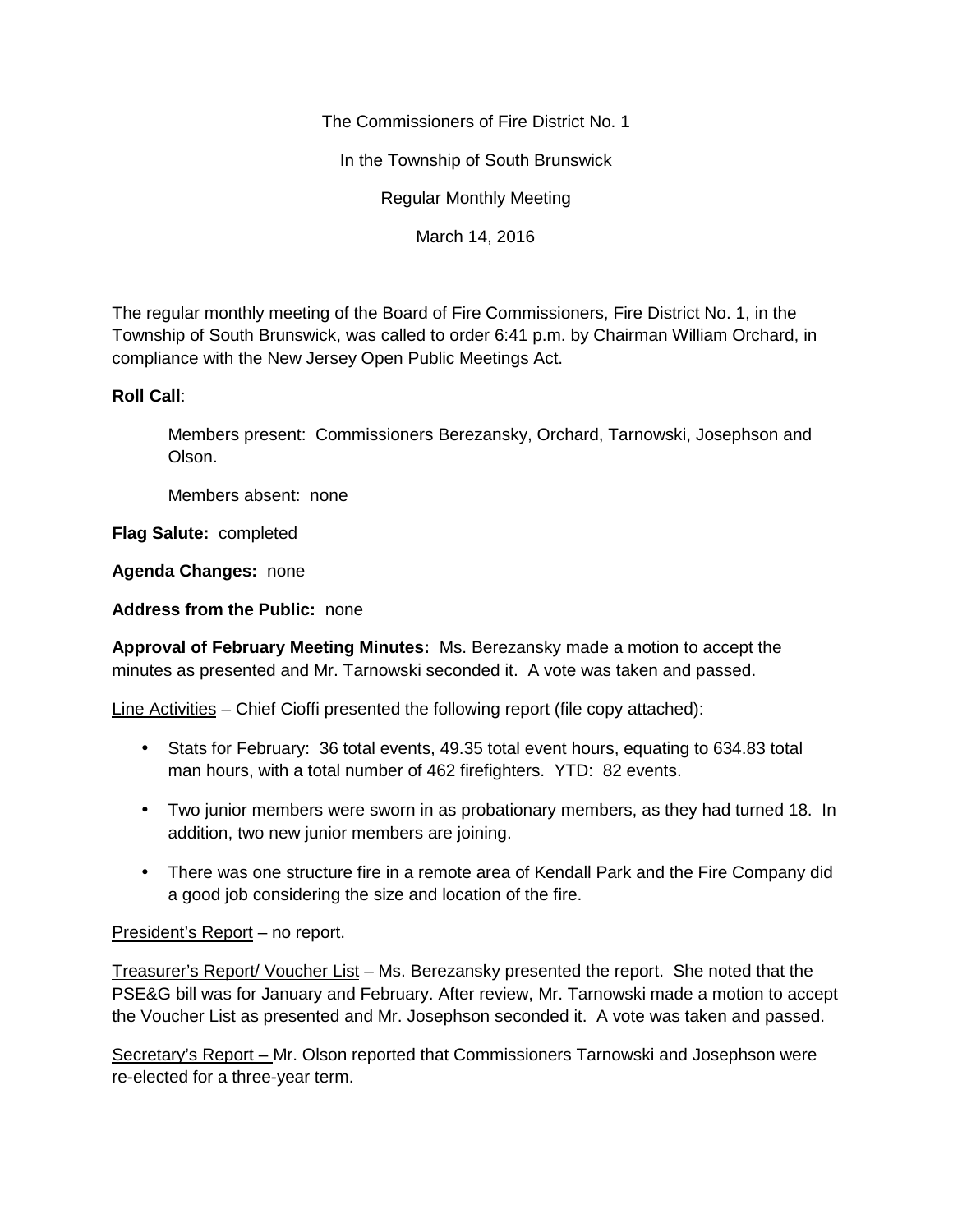Fire Coordinator's Report – Mr. Perez presented the following report:

- 1. Member Paul Wilson passed away; the life insurance claim is in the process.
- 2. There need to be some adjustments made to the life insurance roster but it should not impact the premium.
- 3. Repairs were made to one of the engines; a module was replaced. It currently is not be used for firefighting, just training.
- 4. The Ladder Truck had a minor repair.
- 5. The new air compressor had a motor issue, which was replaced by the vendor.
- 6. A number of bottles were sent out for hydro testing, which will necessitate new bottles being put into service.
- 7. Approximately \$5K-\$6K of hose will need to be replaced.
- 8. The audit was completed. There was an issue with the resolution for Commissioners' salaries for last year. A corrected resolution will be presented under New Business. Hopefully the draft will be received by next month's meeting.
- 9. Fitness 19 closed, therefore, Mr. Perez and the Chief are looking into other options.
- 10. LOSAP has been posted and should be paid next month.

Chairman – Mr. Orchard thanked everyone for voting; he noted there were 3 "no" votes on the Budget. A "thank you" card was received from Ms. Berezansky.

Standing Committee Reports –

*Fire Company Liaison –* nothing to report.

*Rescue Squad Liaison –* nothing to report.

*Public Relations –* website is up to date.

*State Association –* no one attended, however, the minutes were received. Two items of note:

- (1) A priority bill was presented that establishes procedures for Boards of Fire Commissioners to move annual Fire District elections to November.
- (2) Establishes permissive procedures for consolidating fire districts.

*Insurance –* a audit was made and everything was fine.